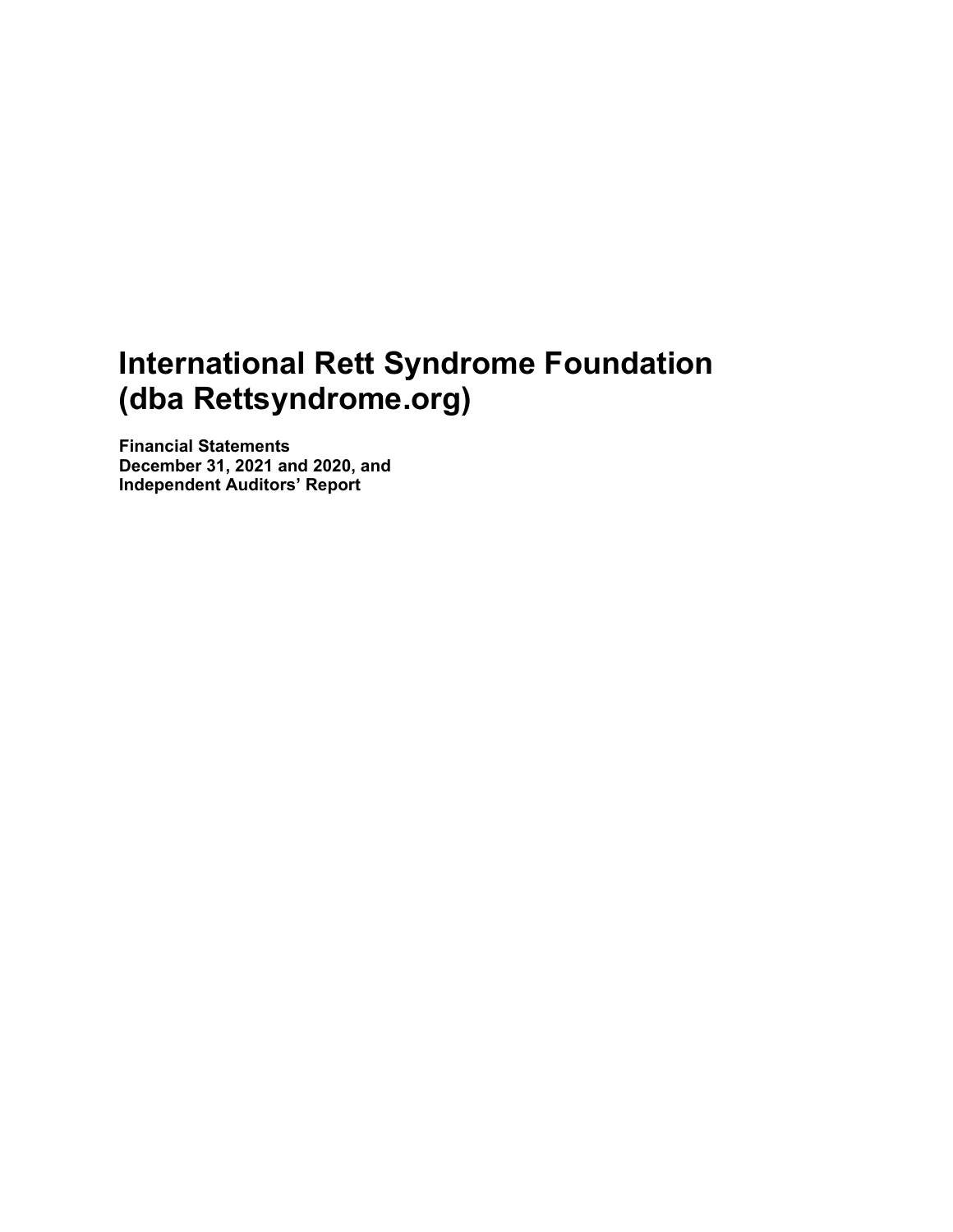# **INTERNATIONAL RETT SYNDROME FOUNDATION (DBA RETTSYNDROME.ORG) December 31, 2021 and 2020**

|  |  | Contents |
|--|--|----------|
|--|--|----------|

|                                          | Page(s)  |
|------------------------------------------|----------|
| Independent Auditors' Report             | $1 - 2$  |
| <b>Financial Statements:</b>             |          |
| <b>Statements of Financial Position</b>  | 3        |
| <b>Statements of Activities</b>          | 4        |
| <b>Statements of Functional Expenses</b> | $5 - 6$  |
| <b>Statements of Cash Flows</b>          | 7        |
| Notes to Financial Statements            | $8 - 16$ |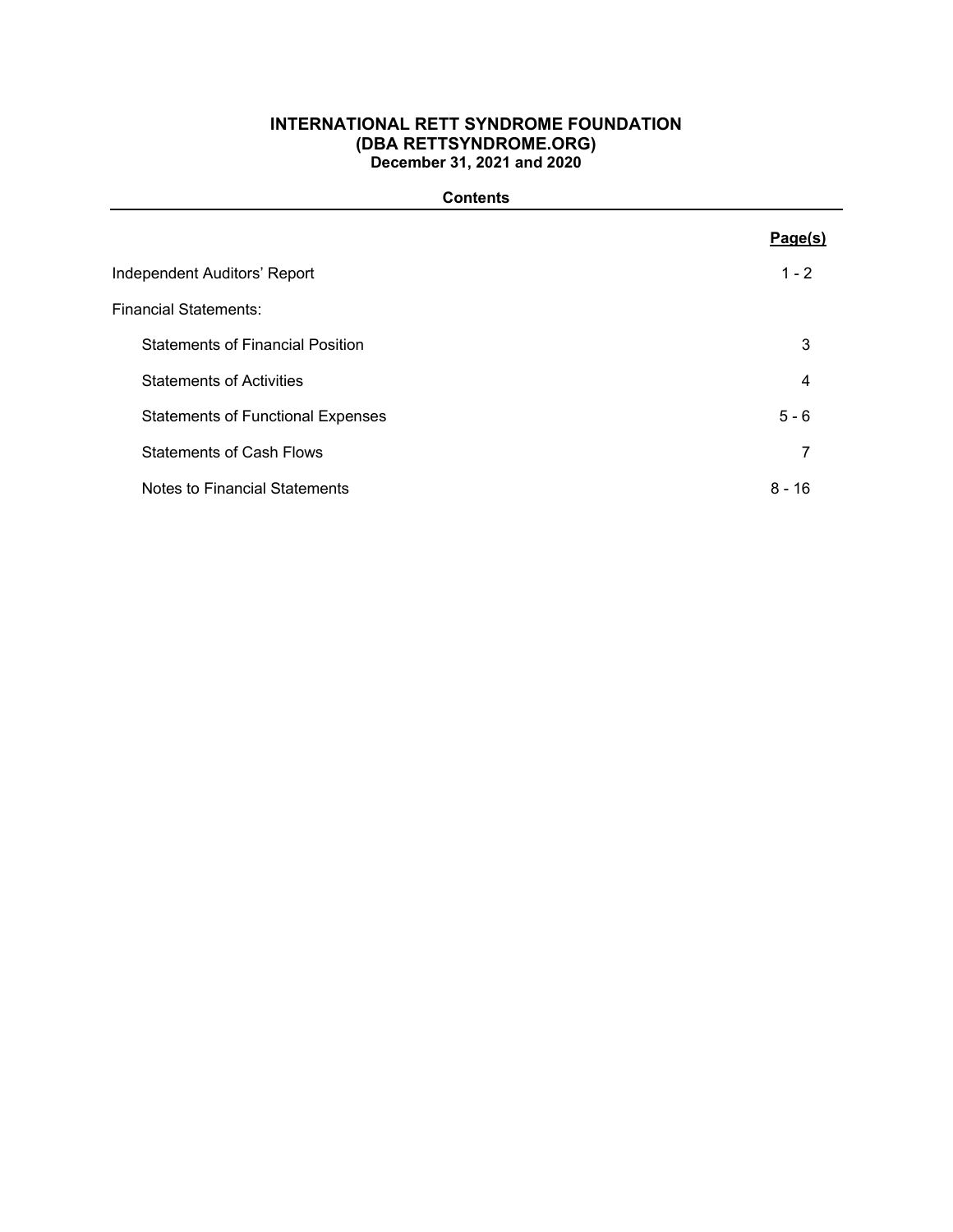

**OHIO CINCINNATI OFFICE** 150 E. 4th Street Cincinnati, OH 45202 Main: 513 241 8313 Fax: 513.241.8303

#### **Independent Auditors' Report**

To the Board of Trustees International Rett Syndrome Foundation Cincinnati, Ohio

#### **Opinion**

We have audited the accompanying financial statements of International Rett Syndrome Foundation (dba Rettsyndrome.org) (a nonprofit organization), which comprise of the statements of financial position as of December 31, 2021 and 2020, and the related statements of activities, functional expenses, and cash flows for the years then ended, and the related notes to the financial statements.

In our opinion, the financial statements referred to above present fairly, in all material respects, the financial position of International Rett Syndrome Foundation as of December 31, 2021 and 2020, and the changes in its net assets and its cash flows for the years then ended in accordance with accounting principles generally accepted in the United States of America.

#### **Basis for Opinion**

We conducted our audits in accordance with auditing standards generally accepted in the United States of America. Our responsibilities under those standards are further described in the Auditors' Responsibilities for the Audit of the Financial Statements section of our report. We are required to be independent of International Rett Syndrome Foundation and to meet our other ethical responsibilities in accordance with the relevant ethical requirements relating to our audits. We believe that the audit evidence we have obtained is sufficient and appropriate to provide a basis for our audit opinion.

## **Responsibilities of Management for the Financial Statements**

Management is responsible for the preparation and fair presentation of the financial statements in accordance with accounting principles generally accepted in the United States of America, and for the design, implementation, and maintenance of internal control relevant to the preparation and fair presentation of financial statements that are free from material misstatement, whether due to fraud or error.

In preparing the financial statements, management is required to evaluate whether there are conditions or events, considered in the aggregate, that raise substantial doubt about International Rett Syndrome Foundation's ability to continue as a going concern within one year after the date that the financial statements are available to be issued.

#### **Auditors' Responsibilities for the Audit of the Financial Statements**

Our objectives are to obtain reasonable assurance about whether the financial statements as a whole are free from material misstatement, whether due to fraud or error, and to issue an auditors' report that includes our opinion. Reasonable assurance is a high level of assurance but is not absolute assurance and therefore is not a guarantee that an audit conducted in accordance with generally accepted auditing standards will always detect a material misstatement when it exists. The risk of not detecting a material misstatement resulting from fraud is higher than for one resulting from error, as fraud may involve collusion, forgery, intentional omissions, misrepresentations, or the override of internal control. Misstatements, including omissions, are considered material if there is a substantial likelihood that, individually or in the aggregate, they would influence the judgment made by a reasonable user based on the financial statement.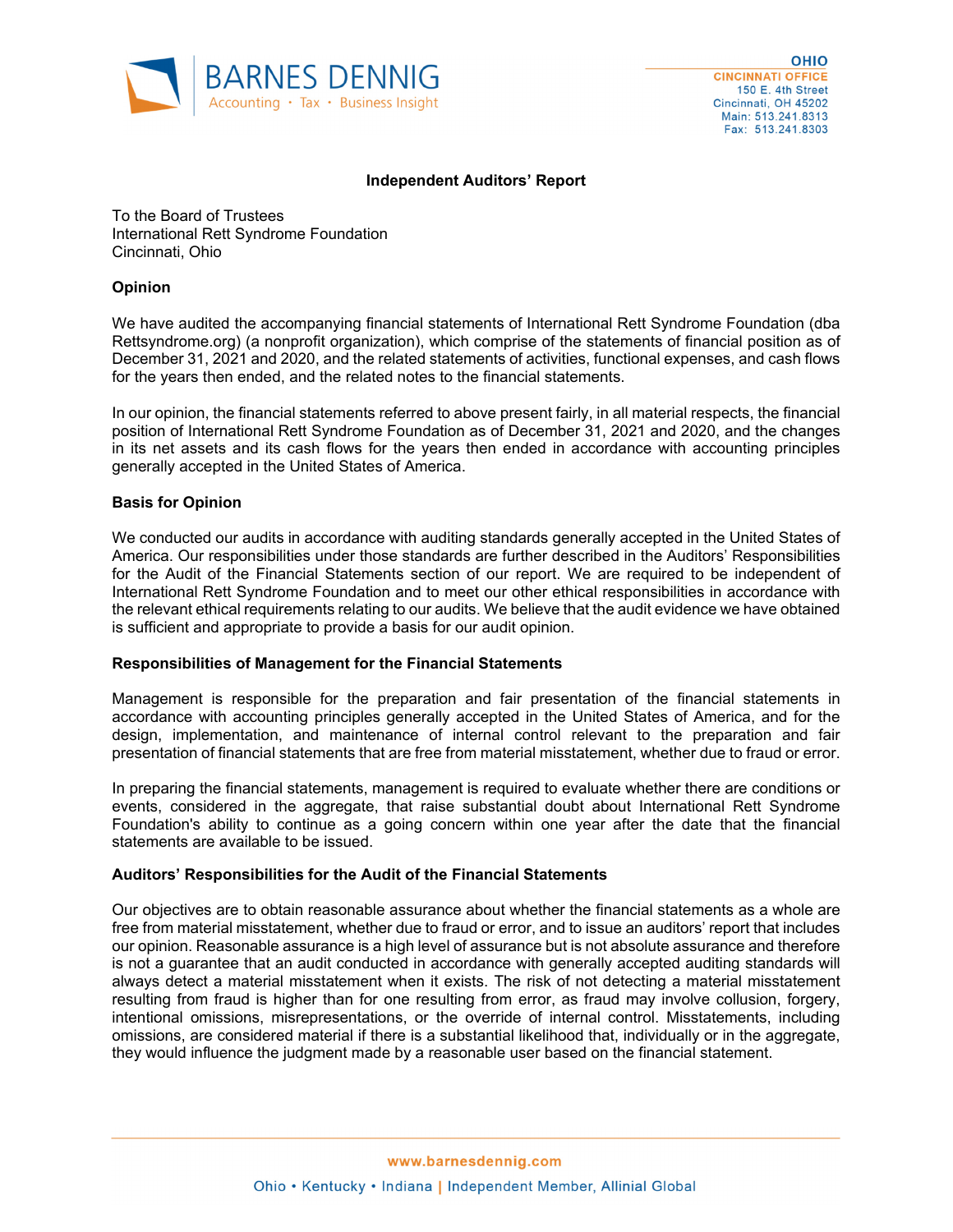## **Independent Auditors' Report (Continued)**

#### **Auditors' Responsibilities for the Audit of the Financial Statements (Continued)**

In performing an audit in accordance with generally accepted auditing standards, we:

- Exercise professional judgment and maintain professional skepticism throughout the audit.
- Identify and assess the risks of material misstatement of the financial statements, whether due to fraud or error, and design and perform audit procedures responsive to those risks. Such procedures include examining, on a test basis, evidence regarding the amounts and disclosures in the financial statements.
- Obtain an understanding of internal control relevant to the audit in order to design audit procedures that are appropriate in the circumstances, but not for the purpose of expressing an opinion on the effectiveness of International Rett Syndrome Foundation's internal control. Accordingly, no such opinion is expressed.
- Evaluate the appropriateness of accounting policies used and the reasonableness of significant accounting estimates made by management, as well as evaluate the overall presentation of the financial statements.
- Conclude whether, in our judgment, there are conditions or events, considered in the aggregate, that raise substantial doubt about International Rett Syndrome Foundation's ability to continue as a going concern for a reasonable period of time.

We are required to communicate with those charged with governance regarding, among other matters, the planned scope and timing of the audit, significant audit findings, and certain internal control related matters that we identified during the audit.

Gunner, Duning & Co., Std.

April 13, 2022 Cincinnati, Ohio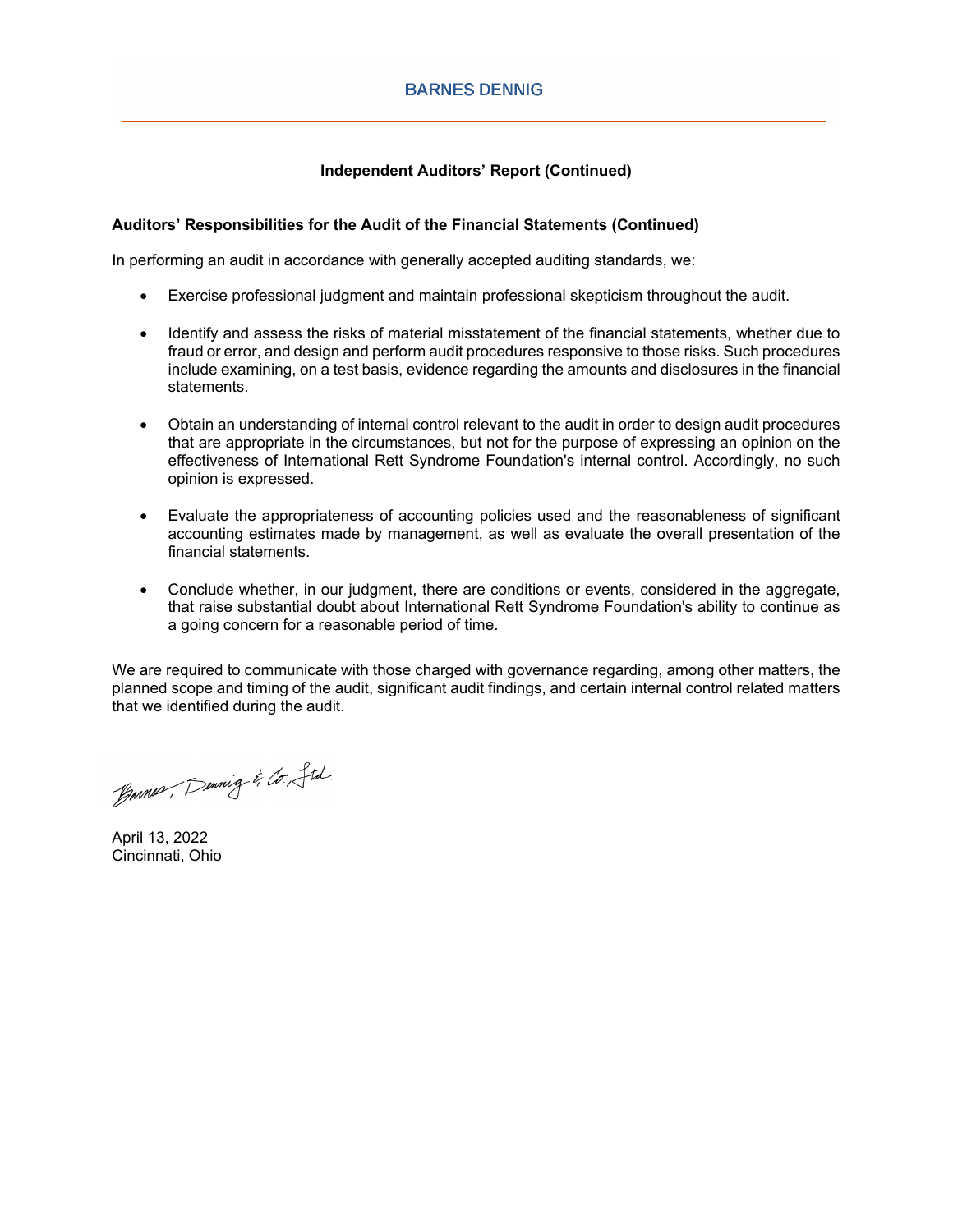## **Statements of Financial Position December 31, 2021 and 2020**

| 2021            |                                                  | 2020            |
|-----------------|--------------------------------------------------|-----------------|
|                 |                                                  |                 |
| \$<br>3,208,154 |                                                  | \$<br>2,673,394 |
| 3,896,852       |                                                  | 3,313,109       |
| 273,701         |                                                  | 188,484         |
| 37,799          |                                                  | 107,005         |
|                 |                                                  | 6,281,992       |
|                 |                                                  |                 |
|                 |                                                  |                 |
|                 |                                                  |                 |
| \$<br>111,701   |                                                  | \$<br>246,321   |
| 138,775         |                                                  |                 |
| 1,135,511       |                                                  | 412,703         |
|                 |                                                  | 659,024         |
|                 |                                                  |                 |
|                 |                                                  |                 |
|                 |                                                  | 4,127,539       |
|                 |                                                  | 1,495,429       |
| 6,030,519       |                                                  | 5,622,968       |
| \$<br>7,416,506 |                                                  | \$<br>6,281,992 |
| \$              | 7,416,506<br>1,385,987<br>4,360,641<br>1,669,878 | \$              |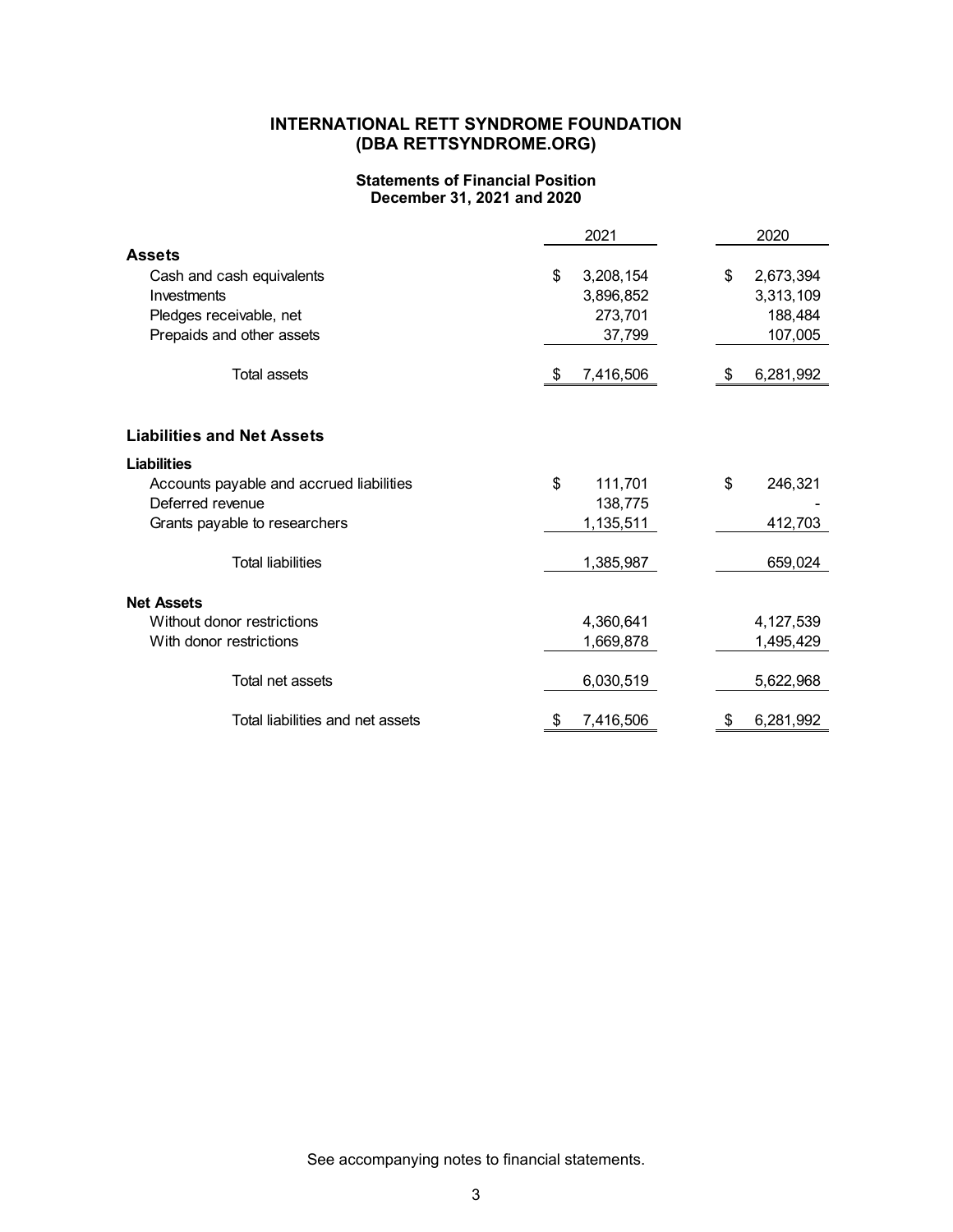## **Statements of Activities Years Ended December 31, 2021 and 2020**

|                                         | 2021                                      |                     |    |                     |    | 2020                 |    |                     |    |                     |    |           |
|-----------------------------------------|-------------------------------------------|---------------------|----|---------------------|----|----------------------|----|---------------------|----|---------------------|----|-----------|
|                                         | <b>Without Donor</b><br><b>With Donor</b> |                     |    |                     |    | <b>Without Donor</b> |    | <b>With Donor</b>   |    |                     |    |           |
|                                         |                                           | <b>Restrictions</b> |    | <b>Restrictions</b> |    | Total                |    | <b>Restrictions</b> |    | <b>Restrictions</b> |    | Total     |
| <b>Revenues:</b>                        |                                           |                     |    |                     |    |                      |    |                     |    |                     |    |           |
| Special events                          | \$                                        | 1,213,041           | \$ | $\blacksquare$      | \$ | 1,213,041            | \$ | 1,059,003           | \$ | $\blacksquare$      | \$ | 1,059,003 |
| Contributions and grants                |                                           | 2,741,873           |    | 100,000             |    | 2,841,873            |    | 2,647,394           |    | 25,152              |    | 2,672,546 |
| Paycheck Protection Program (PPP) grant |                                           | 133,350             |    |                     |    | 133,350              |    | 137,300             |    |                     |    | 137,300   |
| In-kind revenue                         |                                           | 12,900              |    |                     |    | 12,900               |    | 12,900              |    |                     |    | 12,900    |
| Other income                            |                                           | 250                 |    | 3,645               |    | 3,895                |    | 4,946               |    | 1,592               |    | 6,538     |
| Investment return (loss), net           |                                           | 429,117             |    | 156,968             |    | 586,085              |    | (112, 991)          |    | 135,634             |    | 22,643    |
| Released from restriction               |                                           | 86,164              |    | (86, 164)           |    |                      |    | 210,550             |    | (210, 550)          |    |           |
| Total revenues                          |                                           | 4,616,695           |    | 174,449             |    | 4,791,144            |    | 3,959,102           |    | (48, 172)           |    | 3,910,930 |
| <b>Operating expenses</b>               |                                           | 4,383,593           |    |                     |    | 4,383,593            |    | 2,573,245           |    |                     |    | 2,573,245 |
| Change in net assets                    |                                           | 233,102             |    | 174,449             |    | 407,551              |    | 1,385,857           |    | (48, 172)           |    | 1,337,685 |
| Net assets, beginning of year           |                                           | 4,127,539           |    | 1,495,429           |    | 5,622,968            |    | 2,741,682           |    | 1,543,601           |    | 4,285,283 |
| Net assets, end of year                 |                                           | 4,360,641           |    | 1,669,878           |    | 6,030,519            |    | 4,127,539           | S  | 1,495,429           |    | 5,622,968 |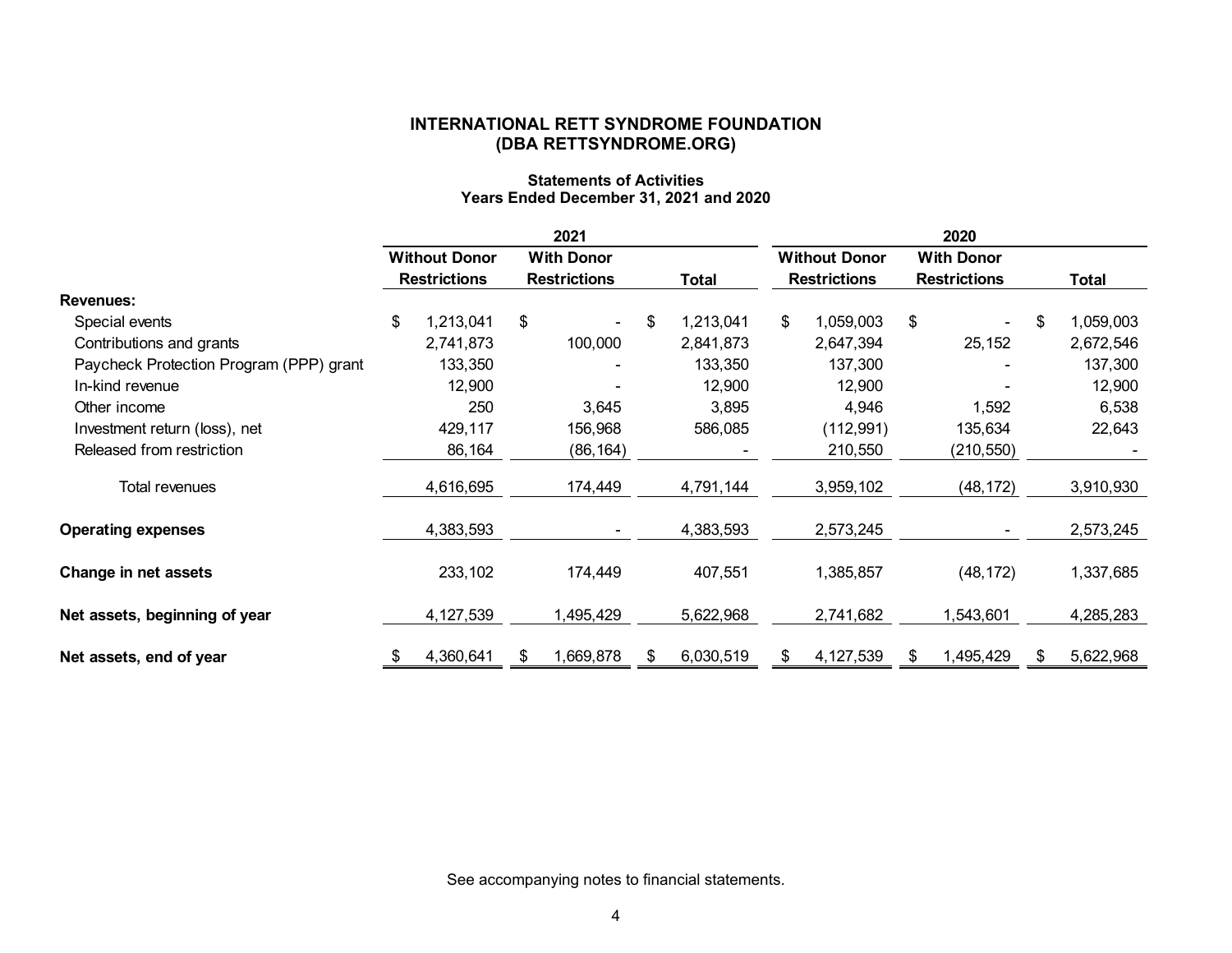|                          |                 | Program                                            |     |              |                          |     |                                         | <b>Fundraising</b>                               |                          |              |
|--------------------------|-----------------|----------------------------------------------------|-----|--------------|--------------------------|-----|-----------------------------------------|--------------------------------------------------|--------------------------|--------------|
|                          | <b>Research</b> | <b>Family</b><br><b>Empowerment</b><br>& Education |     | <b>Total</b> | Administration           |     | <b>Appeals</b><br>and<br><b>General</b> | <b>Direct</b><br><b>Special</b><br><b>Events</b> | <b>Total</b>             | <b>Total</b> |
|                          |                 |                                                    |     |              |                          |     |                                         |                                                  |                          |              |
| Personnel related costs  | 434,674<br>\$   | \$<br>428,100                                      | \$. | 862,774      | \$<br>123,791            | \$  | 56,922                                  | \$<br>$\blacksquare$                             | \$<br>56,922             | \$1,043,487  |
| Grants to researchers    | 2,264,305       | $\overline{\phantom{0}}$                           |     | 2,264,305    | $\overline{\phantom{0}}$ |     |                                         |                                                  | $\overline{\phantom{a}}$ | 2,264,305    |
| Special events costs     | 1,633           |                                                    |     | 1,633        | $\overline{\phantom{a}}$ |     | 1,639                                   | 313,913                                          | 315,552                  | 317,185      |
| Professional fees        | 181,568         | 18,232                                             |     | 199,800      | 35,818                   |     | 50,410                                  | 1,367                                            | 51,777                   | 287,395      |
| Outside services         | 81,872          | 57,714                                             |     | 139,926      | 23,227                   |     | 79,783                                  | $\overline{\phantom{a}}$                         | 79,783                   | 242,936      |
| Miscellaneous costs      | 19,656          | 17,495                                             |     | 35,476       | 36,450                   |     | 60,885                                  |                                                  | 60,885                   | 132,811      |
| Office costs             | 8,117           | 18,575                                             |     | 27,656       | 2,549                    |     | 20,503                                  | 5,880                                            | 26,383                   | 56,588       |
| Travel and entertainment | 6,223           | 2,509                                              |     | 20,322       | 5,479                    |     | 185                                     |                                                  | 185                      | 25,986       |
| Occupancy costs          |                 |                                                    |     |              | 12,900                   |     |                                         |                                                  |                          | 12,900       |
|                          | \$2,998,048     | 542,625                                            |     | \$3,551,892  | \$<br>240,214            | \$. | 270,327                                 | \$<br>321,160                                    | \$<br>591,487            | \$4,383,593  |

#### **Statement of Functional Expenses Year Ended December 31, 2021**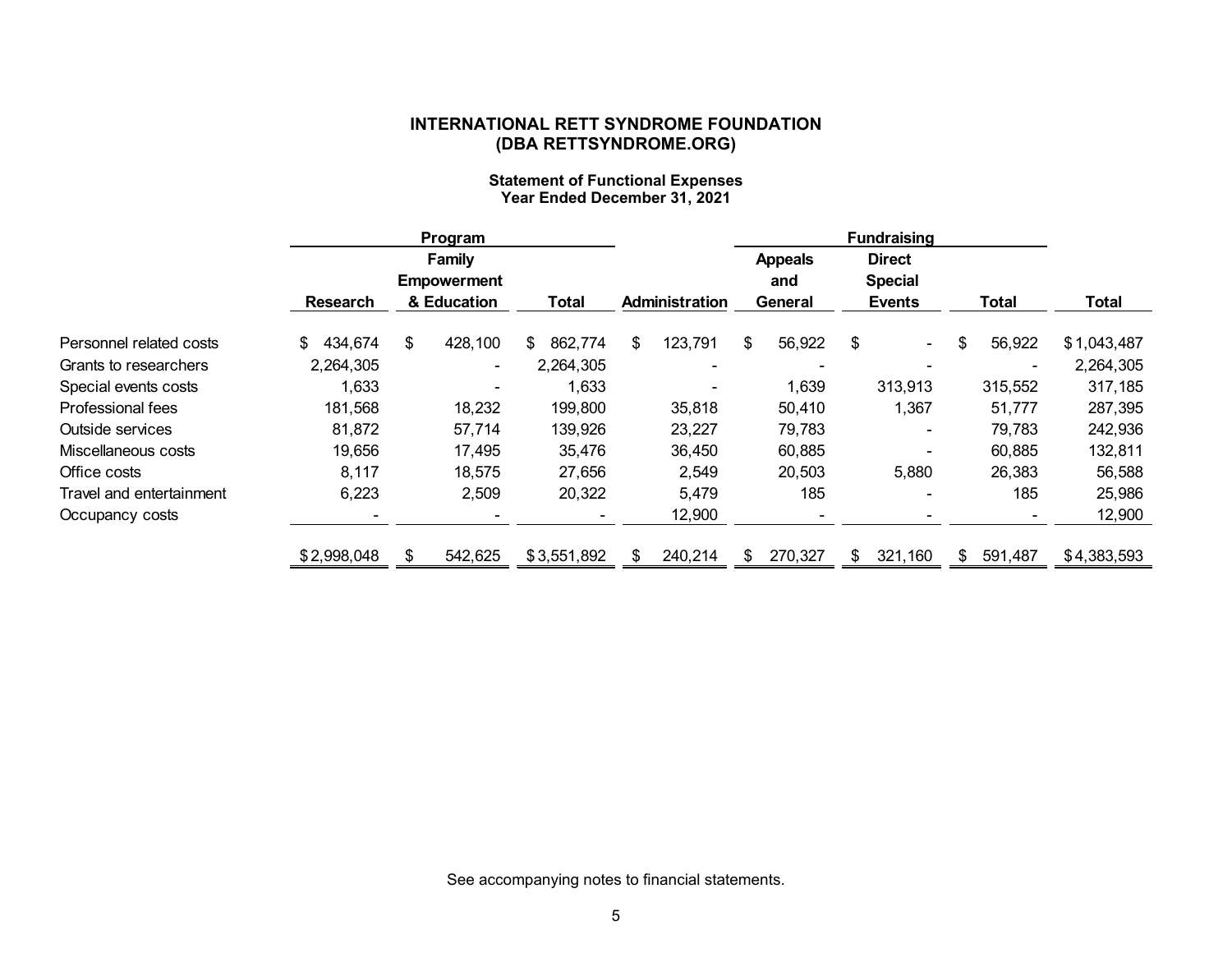**Statement of Functional Expenses Year Ended December 31, 2020** 

|                          |                 | Program            |               |                       |                | <b>Fundraising</b>   |                          |              |
|--------------------------|-----------------|--------------------|---------------|-----------------------|----------------|----------------------|--------------------------|--------------|
|                          |                 | Family             |               |                       | <b>Appeals</b> | <b>Direct</b>        |                          |              |
|                          |                 | <b>Empowerment</b> |               |                       | and            | <b>Special</b>       |                          |              |
|                          | <b>Research</b> | & Education        | Total         | <b>Administration</b> | General        | <b>Events</b>        | <b>Total</b>             | <b>Total</b> |
| Personnel related costs  | \$<br>400,847   | \$<br>428,219      | \$<br>829,066 | \$<br>118,062         | \$<br>56,858   | \$<br>$\blacksquare$ | \$<br>56,858             | \$1,003,986  |
| Grants to researchers    | 806,317         |                    | 806,317       |                       |                |                      | $\overline{\phantom{0}}$ | 806,317      |
| Special events costs     |                 |                    |               |                       | 3,300          | 124,295              | 127,595                  | 127,595      |
| Professional fees        | 92,653          | 53,039             | 145,692       | 38,756                | 23,218         | 2,677                | 25,895                   | 210,343      |
| Outside services         | 46,828          | 73,531             | 120,359       | 23,192                | 76,406         |                      | 76,406                   | 219,957      |
| Miscellaneous costs      | 6,291           | 8,596              | 14,887        | 25,947                | 53,755         |                      | 53,755                   | 94,589       |
| Office costs             | 21,927          | 24,522             | 46,449        | 4,029                 | 21,657         | 5,880                | 27,537                   | 78,015       |
| Travel and entertainment | 17,636          | 1,907              | 19,543        |                       |                |                      | $\,$                     | 19,543       |
| Occupancy costs          |                 |                    |               | 12,900                |                |                      |                          | 12,900       |
|                          | \$1,392,499     | \$<br>589,814      | \$1,982,313   | \$<br>222,886         | 235,194        | \$<br>132,852        | \$<br>368,046            | \$2,573,245  |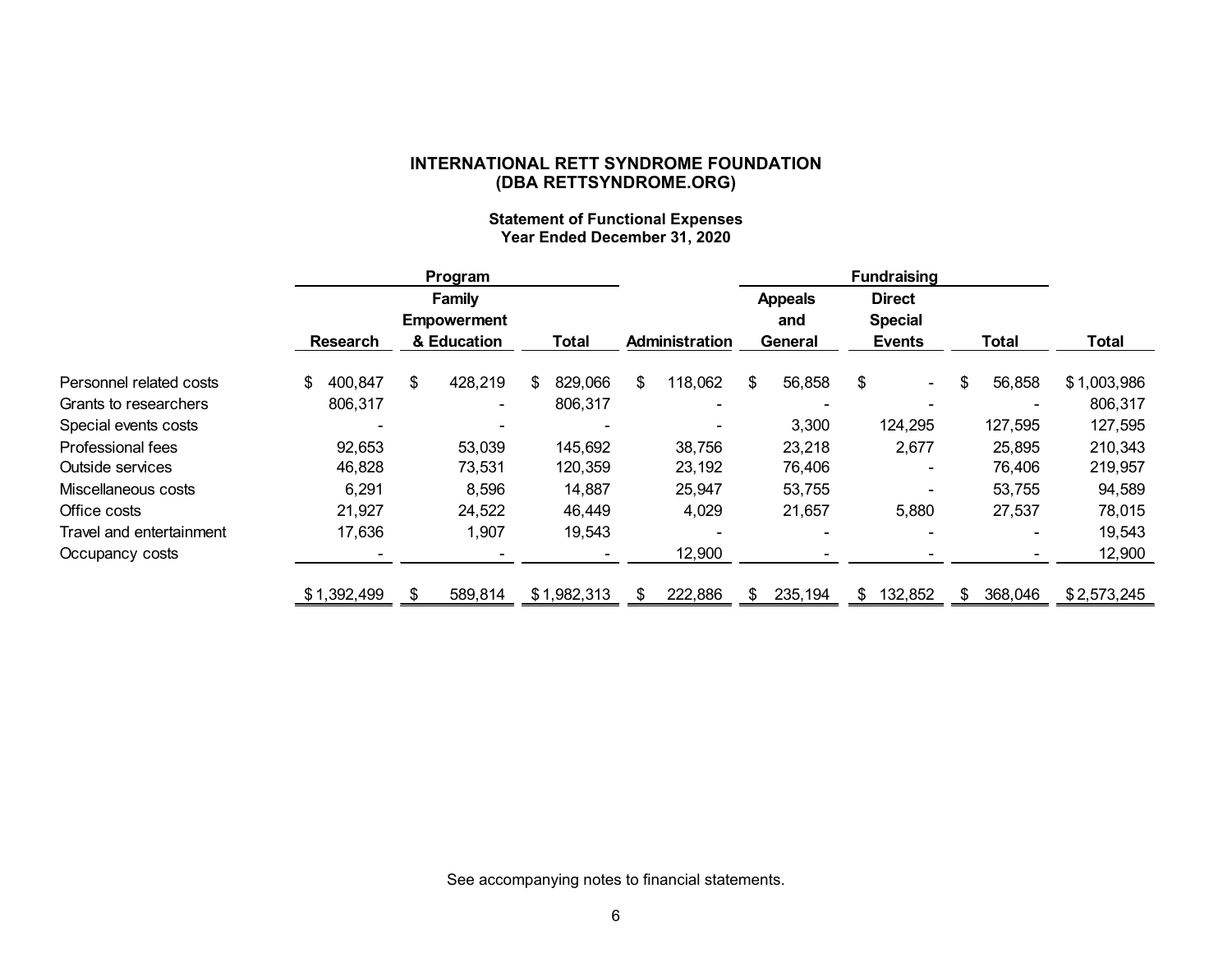## **Statements of Cash Flows Years Ended December 31, 2021 and 2020**

|                                                           | 2021            | 2020            |
|-----------------------------------------------------------|-----------------|-----------------|
| Cash flows from operating activities                      |                 |                 |
|                                                           | \$              | \$              |
| Change in net assets                                      | 407,551         | 1,337,685       |
| Adjustments to reconcile change in net assets to          |                 |                 |
| net cash from operating activities:                       |                 |                 |
| Net realized and unrealized (gains) losses on investments | (511, 650)      | 33,538          |
| Bad debt recoveries                                       |                 | (1,500)         |
| Change in:                                                |                 |                 |
| Pledges receivable                                        | (85, 217)       | 123,926         |
| Prepaids and other assets                                 | 69,206          | 40,467          |
| Accounts payable and accrued liabilities                  | (134, 620)      | 102,477         |
| Deferred revenue                                          | 138,775         |                 |
| Grants payable to researchers                             | 722,808         | (1,396,665)     |
| Net cash provided by operating activities                 | 606,853         | 239,928         |
| Cash flows from investing activities                      |                 |                 |
| Purchases of investments                                  | (1, 351, 740)   | (2,304,378)     |
| Sales of investments                                      | 1,279,647       | 2,260,165       |
| Net cash used in investing activities                     | (72,093)        | (44, 213)       |
| Change in cash and cash equivalents                       | 534,760         | 195,715         |
| Cash and cash equivalents, beginning of year              | 2,673,394       | 2,477,679       |
| Cash and cash equivalents, end of year                    | 3,208,154<br>\$ | 2,673,394<br>\$ |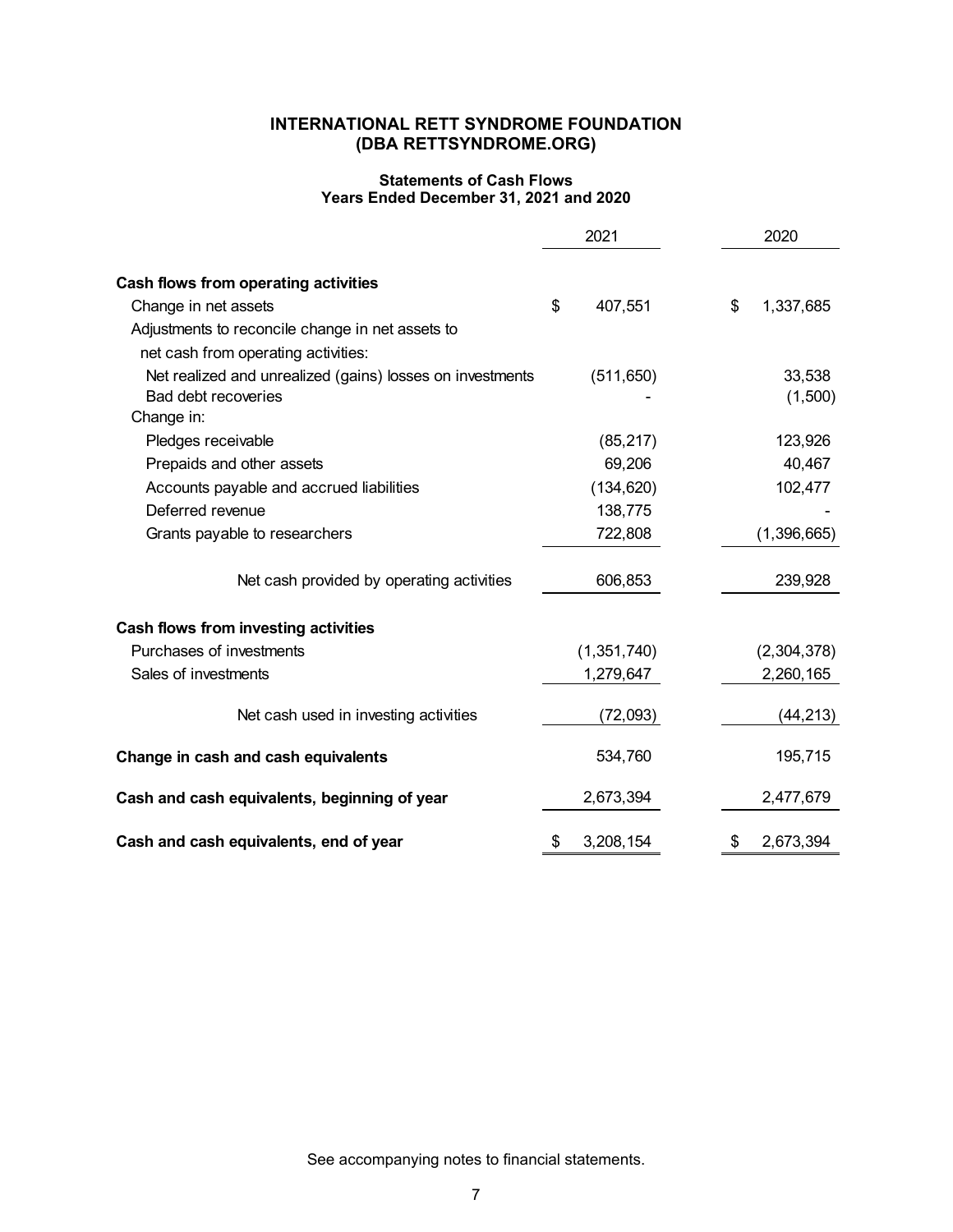#### **Notes to Financial Statements (Continued)**

# **NOTE 1 NATURE OF ACTIVITIES AND SUMMARY OF SIGNIFICANT ACCOUNTING POLICIES**

#### *Nature of Activities*

 International Rett Syndrome Foundation (dba Rettsyndrome.org) (IRSF) was founded as a not-forprofit organization in 1999 as The Rett Syndrome Research Foundation under the laws of the State of Ohio. The name was changed to International Rett Syndrome Foundation on July 1, 2007 when the organization was merged with International Rett Syndrome Association (IRSA) and commenced operations as IRSF. IRSF's mission is to fund research for treatments and a cure for Rett syndrome while enhancing the overall quality of life for those living with Rett syndrome by providing information, programs, and services. IRSF's revenue consists primarily of private donations in order to fund research grants and provide education.

International Rett Syndrome Foundation operates the following programs:

- **Research programs** include activities focused on finding a treatment and cure for Rett Syndrome and include items such as research grants, new studies/transitional research, medical symposiums and support of Natural History Study Clinics.
- **Family empowerment and education programs** includes activities focused on enhancing the overall lives of those afflicted with Rett Syndrome and their families and includes items such as an 800 phone number, regional representatives and family advisory boards. Additionally, these programs include activities focused on providing information about and raising awareness of Rett Syndrome and includes activities such as the website, newsletters, and an annual family conference.
- **Administrative and general** include operating activities such as corporate, executive, finance and human resource activities.
- **Appeals and General** includes activities of fundraising such as general contributions and appeals, fundraising office costs and personnel.
- **Direct Special Events** include activities of specific fundraising events such as dinners, parties, golf outings and strollathons.

#### *Financial Statement Presentation*

The financial statements have been prepared on the accrual basis of accounting in accordance with generally accepted accounting principles (GAAP). IRSF is required to report information regarding its financial position and activities according to two classes of net assets: net assets without donor restrictions, which are available for use in general operations and not subject to donor restrictions; and net asset with donor restrictions, which are either temporary in nature, such as those that will be met by the passage of time or other events specified by the donor, or are perpetual in nature, where the donor stipulates that resources be maintained in perpetuity.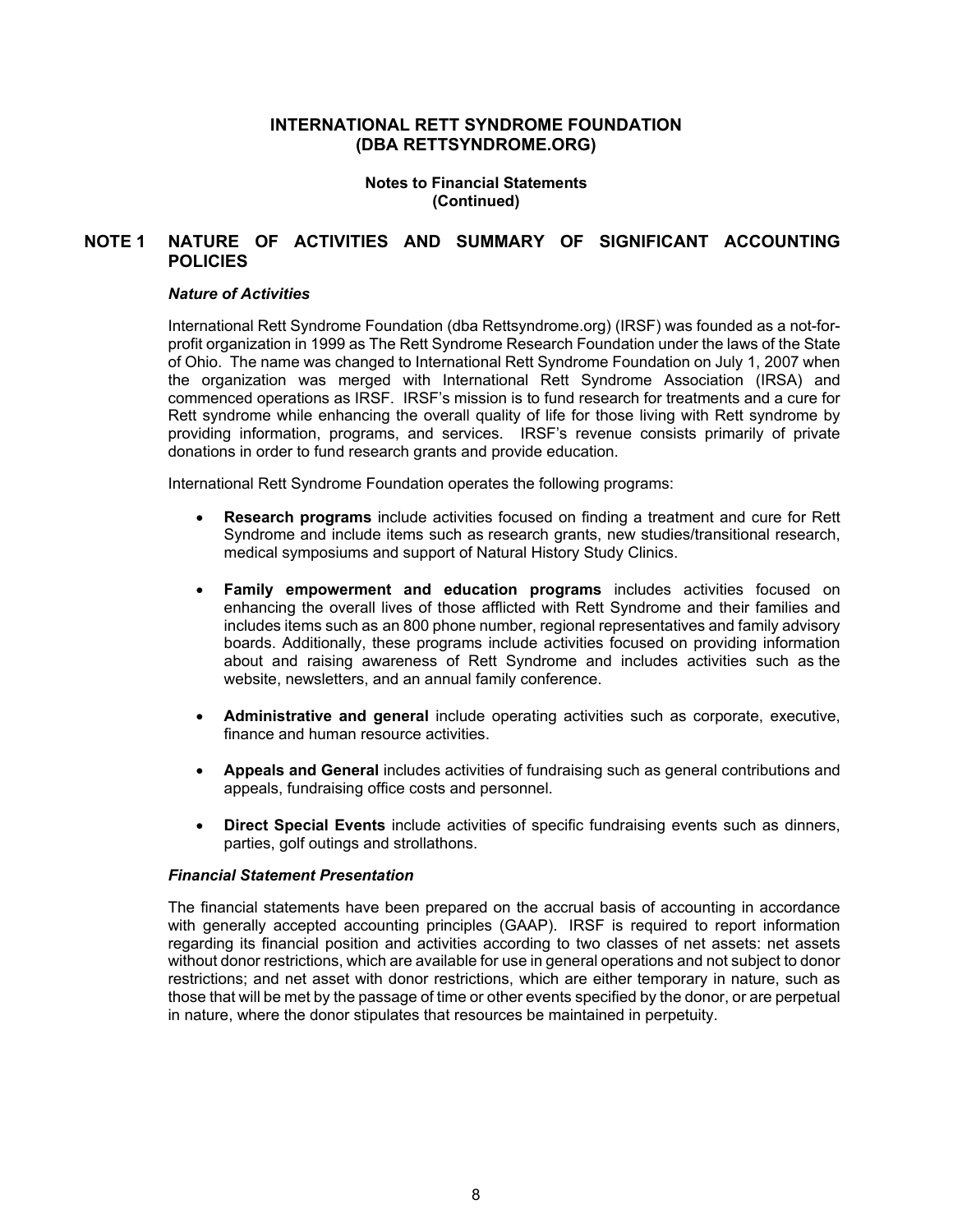#### **Notes to Financial Statements (Continued)**

# **NOTE 1 NATURE OF ACTIVITIES AND SUMMARY OF SIGNIFICANT ACCOUNTING POLICIES (CONTINUED)**

#### *Fair Value Measurements*

Under applicable GAAP for fair value measurements and disclosures, a three-level hierarchy is established for fair value measurements based on transparency of valuation inputs as of the measurement date. The hierarchy is based on the lowest level of input that is significant to the fair value measurement. The three levels are defined as follows: Level 1 – Inputs are unadjusted quoted prices for identical assets in active markets; Level 2 – Inputs are observable quoted prices for similar assets in active markets; Level 3 – Inputs are unobservable and reflect management's best estimates of what market participants would use as fair value.

#### *Cash and Cash Equivalents*

 IRSF considers all liquid investments with original maturities of three months or less to be cash equivalents. At December 31, 2021 and 2020, cash equivalents consisted primarily of a money market deposit account. IRSF maintains its cash in bank deposit accounts which, at times, exceed federally insured limits. IRSF has not experienced any losses in such accounts and management believes it is not exposed to any significant credit risk.

#### *Investments and Investment Return*

 Investments in money market funds and debt securities are carried at fair value. Investments in certificates of deposit are carried at amortized cost. Investment return includes dividends, interest and realized and unrealized gains and losses on investments.

 Investment return that is initially restricted by donor stipulation and for which the restriction will be satisfied in the same year is recorded as revenues with donor restrictions and then released from restriction. Other investment return is reflected in the statements of activities as revenues with or without donor restrictions based upon the existence and nature of any donor or legally imposed restrictions. IRSF's investments do not have a significant concentration of credit or market risk within any industry, specific institution or group of investments.

#### *Grants Payable to Researchers*

Grants payable to researchers is comprised of research and post-doctoral grants approved by the Board of Trustees but not yet distributed. Grants payable extended over a year as of December 31, 2019 were recorded at their fair value and reported as liabilities in accordance with applicable GAAP for not-for-profit entities which was estimated by discounting using rates less than two percent. IRSF amended their grant agreements awarded in 2020 to trigger quarterly payments once projects are reviewed by IRSF and successful milestones have been met. IRSF also has the right to withdraw or modify the amount awarded based on a review of each project's status and results. Accordingly, grants awarded in 2020 and 2021 have been recognized as conditional contributions in accordance with FASB ASU 2018-08, *Not-For-Profit Entities (Topic 958): Clarifying the Scope and the Accounting Guidance for Contributions Received and Contributions Made* and are recognized as a payable and expense once the quarterly payments have been approved by IRSF.

## *Deferred Revenue*

Deferred revenue consists of event sponsorships and registrations for future events.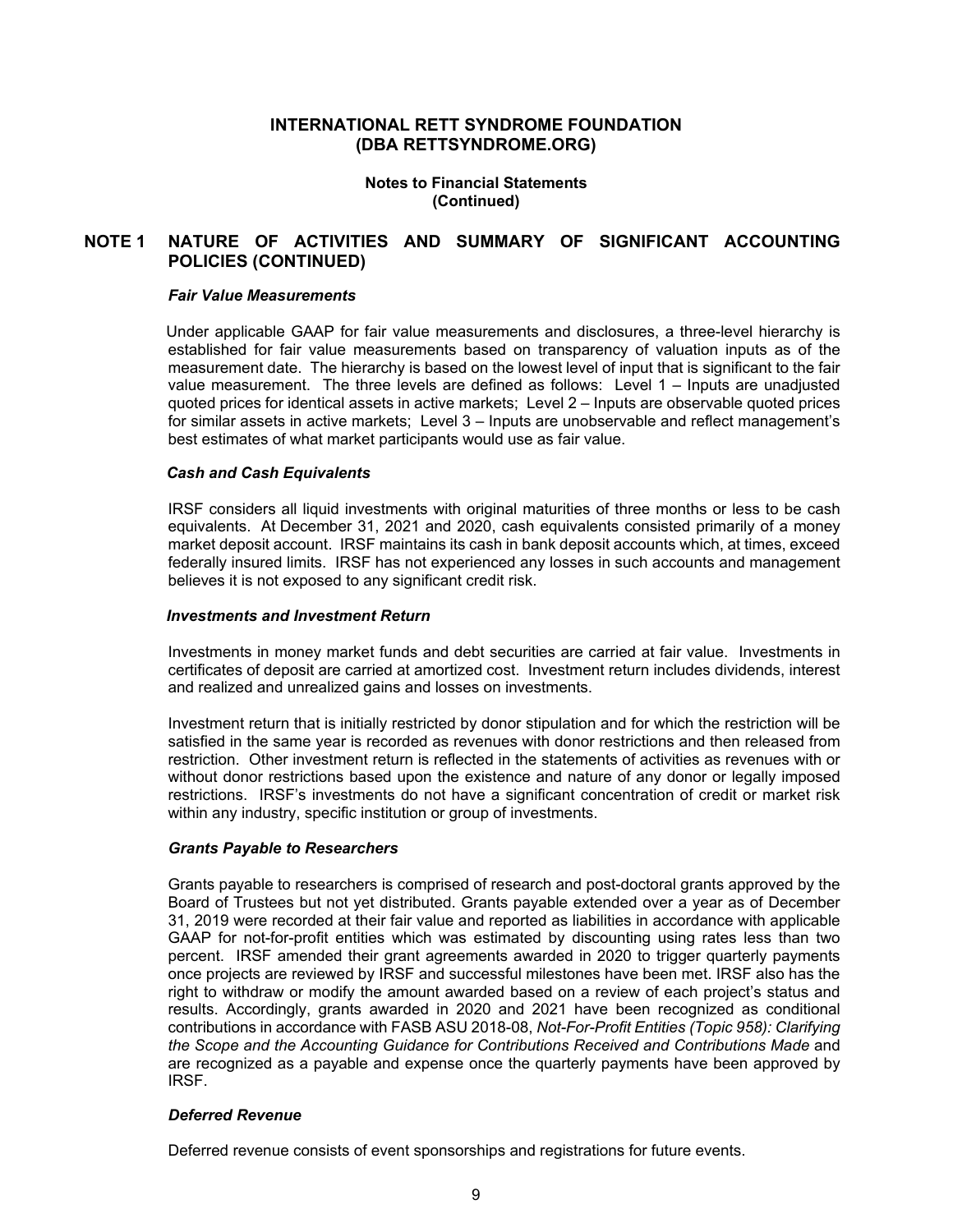#### **Notes to Financial Statements (Continued)**

# **NOTE 1 NATURE OF ACTIVITIES AND SUMMARY OF SIGNIFICANT ACCOUNTING POLICIES (CONTINUED)**

#### *Contributions*

 IRSF records gifts of cash and other assets at their fair value as of the date of contribution. Such donations are recorded as support without donor restrictions unless explicit donor stipulations specify how the donated assets must be used. A gift that is originally restricted by the donor and for which the restriction is met in the same year that the gift is received is recorded as revenue without donor restrictions.

Gifts of long-lived assets with explicit restrictions that specify how the assets are to be used and gifts of cash or other assets that must be used to acquire long-lived assets are reported as restricted support. Absent explicit donor stipulations about how long-lived assets must be maintained, IRSF reports expirations of donor restrictions when the donated or acquired long-lived assets are placed in service.

Unconditional promises to give expected to be collected within one year are reported at their net realizable value. Unconditional gifts expected to be collected in future years are reported at the present value of estimated future cash flows. The resulting discount is amortized and reported as contribution revenue.

Conditional promises to give are recognized as revenues when the conditions on which they depend are substantially met.

#### *Donated Services*

IRSF records donated services as revenues in the period received only if the services received create or enhance non-financial assets or required specialized skills, are provided by individuals possessing those skills, and would typically need to be purchased if not provided by donation.

#### *In-Kind Donations*

IRSF receives certain in-kind donations during the year for special events costs as well as administrative expenses, which are recorded at fair value as contribution revenue and an expense in the financial statements. Generally, the in-kind special event costs represent donated items to be used as auction items for events.

#### *Income Taxes*

 IRSF is exempt from income taxes under Section 501 of the Internal Revenue Code and a similar provision of Ohio law. However, the IRSF is subject to federal income tax on any unrelated business taxable income.

 IRSF's IRS Form 990 is subject to review and examination by federal and state authorities. IRSF believes it has appropriate support for any tax positions taken, and therefore, does not have any uncertain income tax positions that are material to the financial statements.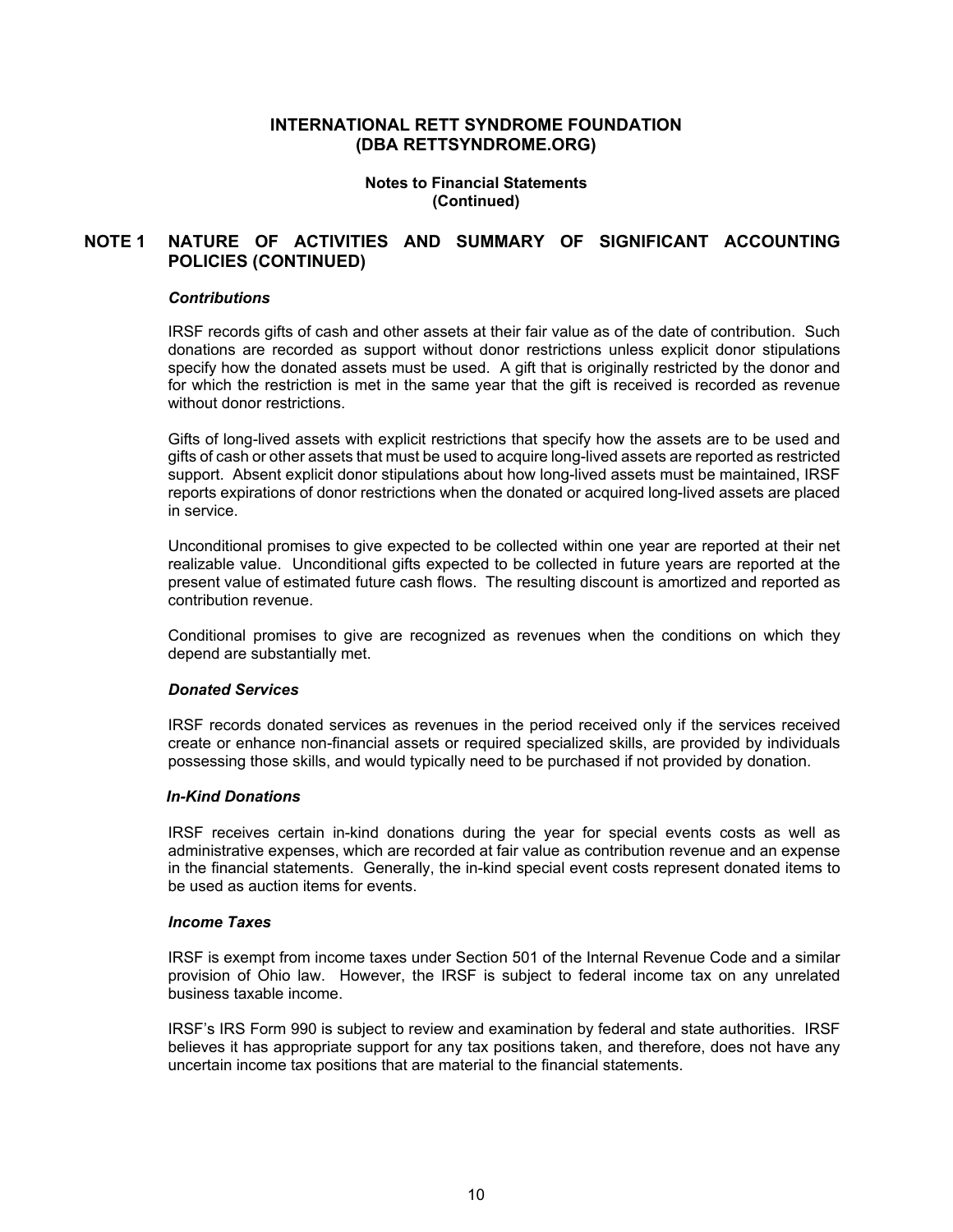#### **Notes to Financial Statements (Continued)**

# **NOTE 1 NATURE OF ACTIVITIES AND SUMMARY OF SIGNIFICANT ACCOUNTING POLICIES (CONTINUED)**

#### *Functional Allocation of Expenses*

 The cost of program and supporting services activities have been summarized on a functional classification basis in the statements of functional expenses. Accordingly, certain costs have been allocated among the programs and supporting services. Such allocations are determined by management on an equitable basis. The most significant allocations were salaries and related expenses, which were allocated based on time and effort.

#### *Use of Estimates*

 The preparation of financial statements requires management to make estimates and assumptions that affect the reported amounts of assets, liabilities, revenues and expenses and the disclosure of contingent assets and liabilities in the financial statements and accompanying notes. Actual results could differ from those estimates.

#### *Subsequent Event Evaluation*

 In preparing its financial statements, IRSF has evaluated events subsequent to the statement of financial position date through April 13, 2022, which is the date the financial statements were available to be issued.

#### *Recently Issued Accounting Standards*

In February 2016, the FASB issued ASU 2016-02, *Leases*. The standard requires all leases with lease terms over 12 months to be capitalized as a right-of-use asset and lease liability on the balance sheet at the date of lease commencement. Leases will be classified as either finance or operating. This distinction will be relevant for the pattern of expense recognition in the income statement. This standard will be effective for the calendar year ending December 31, 2022.

In September 2020, the FASB issued ASU 2020-07, *Not-for-Profit Entities (Topic 958): Presentation and Disclosure by Not-for-Profit Entities for Contributed Nonfinancial Assets.* This standard increases transparency of contributed nonfinancial assets through enhancements to presentation and disclosure. These include separate presentation in the statement of activities, disaggregation by type, policy and qualitative information about monetization and utilization, description of valuation techniques and inputs used to arrive at a fair value measure, and donorimposed restrictions associated with the contributed nonfinancial assets. This standard will be effective for the calendar year ending December 31, 2022.

IRSF is currently in the process of evaluating the impact of adoption of these ASUs on the financial statements.

## **NOTE 2 LIQUIDITY AND AVAILABILITY**

IRSF receives the majority of its funding through support without donor restrictions or support with donor restrictions spent in the same year; such support has historically represented approximately 90% of annual program funding needs, with the remainder funded by government grants, investment income without donor restrictions and appropriated earnings from gifts with donor restrictions.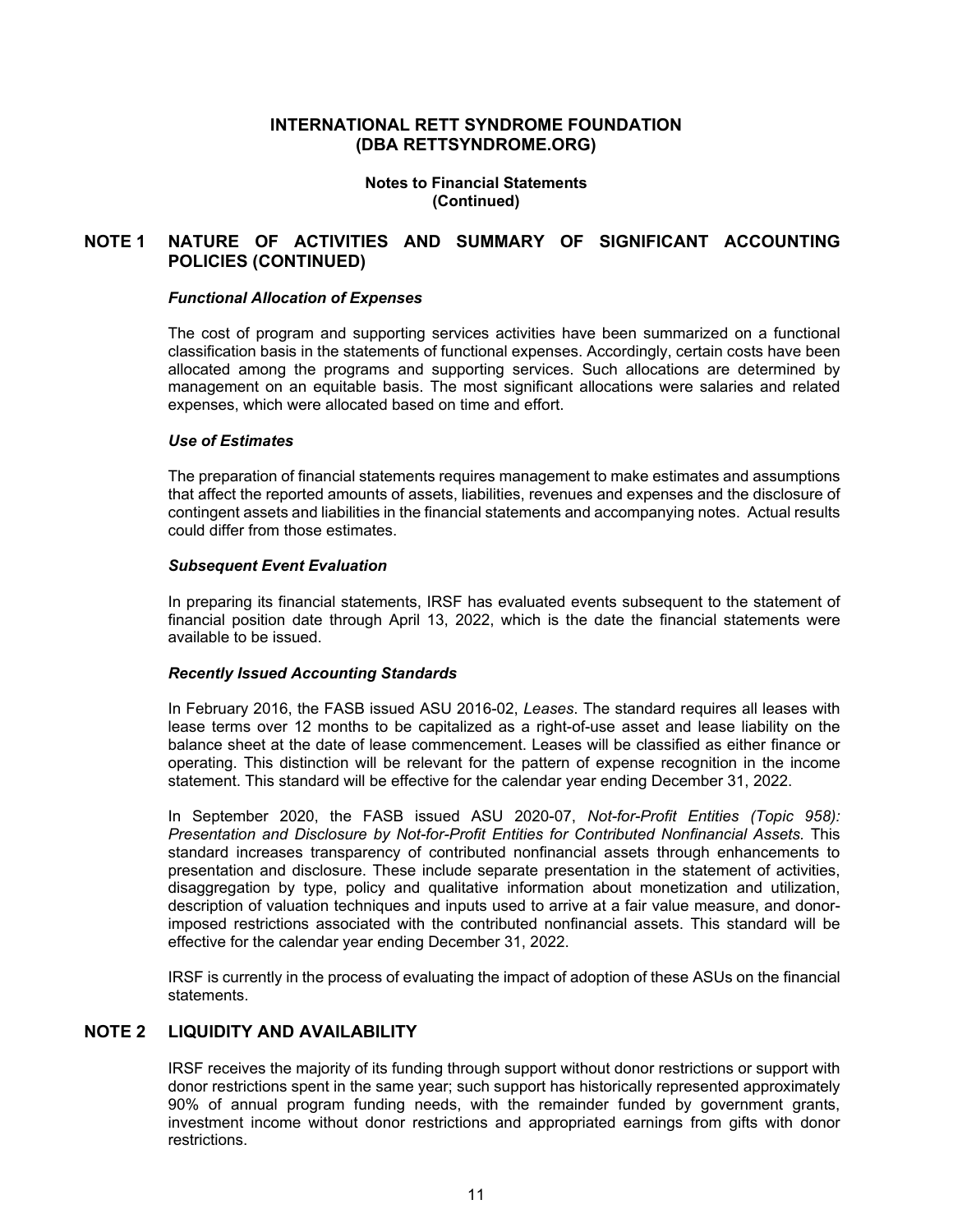## **Notes to Financial Statements (Continued)**

# **NOTE 2 LIQUIDITY AND AVAILABILITY (CONTINUED)**

IRSF considers investment income without donor restrictions, appropriated earnings from donorrestricted and board-designated (quasi) endowments, contributions without donor restrictions and contributions with donor restrictions for use in current programs which are ongoing, major, and central to its annual operations to be available to meet cash needs for general expenditures. General expenditures include administrative and general expenses, fundraising expenses and grant commitments expected to be paid in the subsequent year. Annual operations are defined as activities occurring during IRSF's fiscal year.

IRSF manages its cash available to meet general expenditures following three guiding principles:

- Operating within a prudent range of financial soundness and stability,
- Maintaining adequate liquid assets, and
- Maintaining sufficient reserves to provide reasonable assurance that long term grant commitments and obligations under the permanent that supports mission fulfillment will continue to be met, ensuring the sustainability of IRSF.

IRSF's Board of Directors meets regularly, and at least twice a year reviews and approves grant requests. Due to this timing, IRSF strives to maintain financial assets available to meet general expenditures at a level that represents 100% of annual expenses for administrative, general, and fundraising expenses plus an amount that represents the next year of expected payments for grant commitments approved by the Board, which typically represents approximately 50% of the expected annual cash needs.

The table below presents financial assets available for general expenditures within one year of December 31:

|                                                           | 2021            | 2020            |
|-----------------------------------------------------------|-----------------|-----------------|
| Financial assets at year end:                             |                 |                 |
| Cash and cash equivalents                                 | \$<br>3,208,154 | \$<br>2,673,394 |
| Investments                                               | 3,896,852       | 3,313,109       |
| Pledges receivable, net                                   | 273,701         | 188,484         |
|                                                           | 7,378,707       | 6,174,987       |
| Less amounts not avaialble to be used<br>within one year: |                 |                 |
| Investments held in endowments                            | (1,366,359)     | (1,279,391)     |
| Pledges receivable due after one year, net                | (148, 701)      | (59,320)        |
|                                                           | 5.863.647<br>\$ | 4.836.276<br>\$ |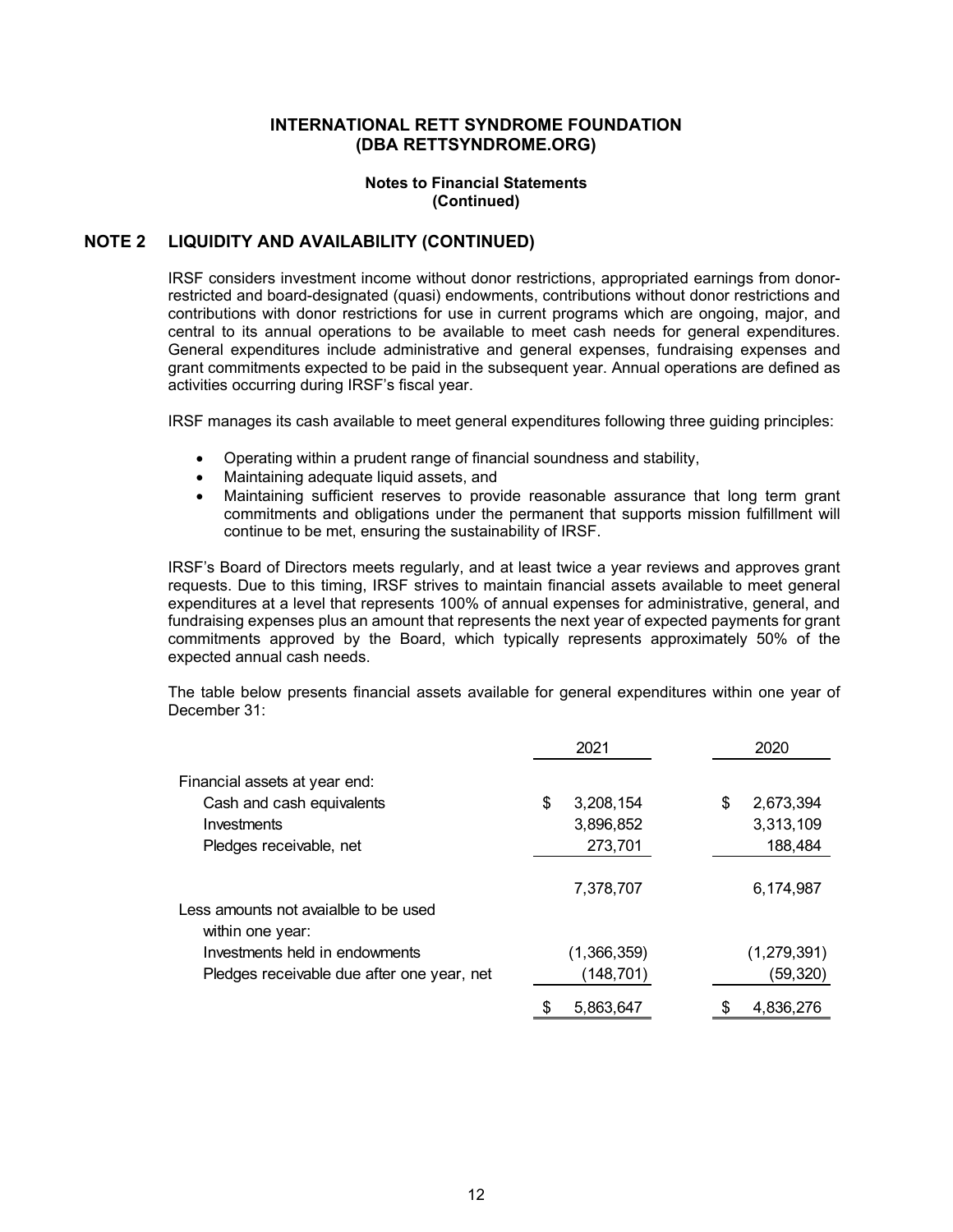## **Notes to Financial Statements (Continued)**

# **NOTE 3 INVESTMENTS AT FAIR VALUE**

Investments at December 31 consisted of the following:

|                    | 2021           | 2020            |
|--------------------|----------------|-----------------|
| Level 1:           |                |                 |
| Mutual funds       | 2,517,601<br>S | 1,433,246<br>\$ |
| Common stock       | 825,372        | 439,657         |
| Level 2:           |                |                 |
| Money market funds | 191,241        | 483,476         |
| Municipal bonds    | 362,638        | 956,730         |
|                    | 3,896,852      | 3,313,109       |

Fair values are determined by reference to quoted market prices and other relevant information generated by market transactions. Mutual funds and common stock are categorized using Level 1 inputs. Fair values are estimated by using pricing models or quoted prices of securities with similar characteristics. Money market funds and municipal bonds categorized using Level 2 inputs. There were no valuations using Level 3 inputs.

#### **NOTE 4 PLEDGES RECEIVABLE**

Pledges receivable at December 31 consisted of the following:

|                                          | 2021          | 2020 |         |  |
|------------------------------------------|---------------|------|---------|--|
| Due within one year                      | \$<br>125,000 | \$   | 129,164 |  |
| Due in one to five years                 | 125,000       |      | 63,900  |  |
| Due in more than five years              | 26,900        |      |         |  |
|                                          | 276,900       |      | 193,064 |  |
| Less allowance for uncollectible pledges |               |      | (3,500) |  |
| Less discount on pledges receivable      | (3, 199)      |      | (1,080) |  |
|                                          | \$<br>273,701 |      | 188,484 |  |

A discount rate of 1.87% and 1.72% was applied to long-term pledges receivable at December 31, 2021 and 2020, respectively.

## **NOTE 5 GRANTS PAYABLE TO RESEARCHERS**

 During 2020, IRSF restructured their agreements with the sponsoring institutions so that payments are triggered quarterly once projects are reviewed by IRSF and successful milestones have been met. IRSF has the right to withdraw or modify the amount awarded based on review of each grant's status and results. Grants payable to researchers due in one year is \$1,135,511 and \$412,703 at December 31, 2021 and 2020, respectively. The additional, yet conditional amount owed is \$1,106,121 and \$1,308,315 at December 31, 2021 and 2020, respectively.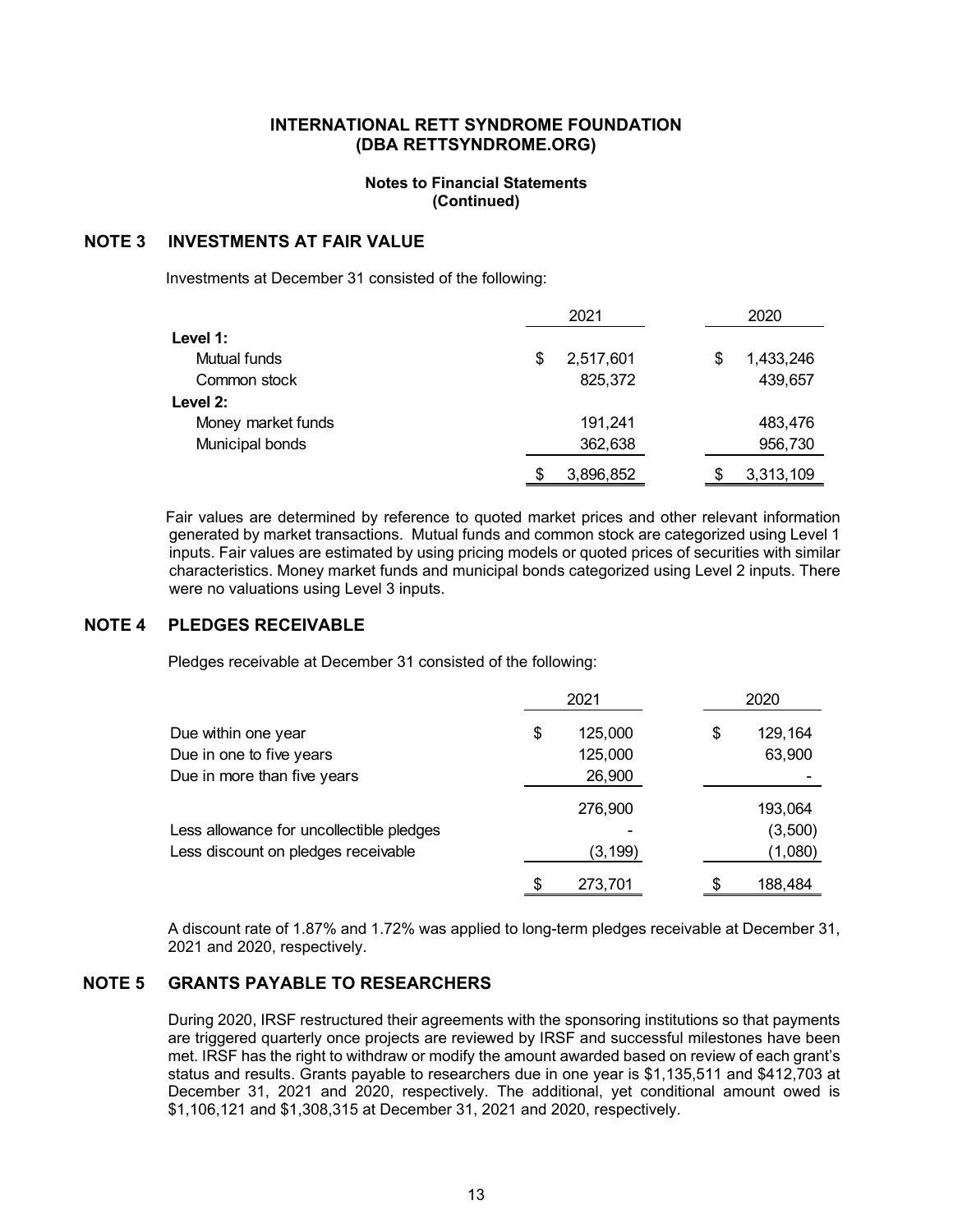## **Notes to Financial Statements (Continued)**

# **NOTE 6 IN-KIND DONATIONS AND DONATED SERVICES**

In-kind donations and donated services of \$12,900 relating to office space has been recorded as an expense for December 31, 2021 and 2020.

# **NOTE 7 NET ASSETS WITH DONOR RESTRICTIONS**

Net assets with donor restrictions at December 31 consisted of the following:

|                                                                  |   | 2021      |   | 2020      |
|------------------------------------------------------------------|---|-----------|---|-----------|
| Subject to the passage of time:<br>For periods after December 31 | S | 276.900   | S | 187,900   |
| Subject to expenditure for specified purpose:<br>Research        |   |           |   | 5.164     |
| Subject to spending policy and appropriations:                   |   |           |   |           |
| Helen M. McLoraine Endowment Fund                                |   | 1,366,359 |   | 1,279,391 |
| Beneficial interest in perpetual trust                           |   | 26,619    |   | 22,974    |
|                                                                  |   | 1,669,878 |   | 1,495,429 |

Net assets were released from donor restrictions by incurring expenses satisfying the restricted purpose or by occurrence of other events specified by donors.

|                                     |    | 2021   | 2020 |         |  |  |  |
|-------------------------------------|----|--------|------|---------|--|--|--|
| Research                            | S  | 5.164  | \$   | 12,652  |  |  |  |
| Time restrictions expired           |    | 11,000 |      | 138.540 |  |  |  |
| Endowent fund earnings appropriated |    | 70,000 |      | 59,358  |  |  |  |
|                                     | \$ | 86,164 | S    | 210,550 |  |  |  |

# **NOTE 8 ENDOWMENTS**

 The Helen M. McLoraine Endowment Fund is a donor-restricted endowment fund established to provide general operating support. As required by generally accepted accounting principles, net assets associated with endowment funds, including any funds designated by the Board of Trustees to function as endowments, are classified and reported based on the existence or absence of donor-imposed restrictions.

#### *Interpretation of Relevant Law*

 The IRSF Board of Trustees follows the Uniform Prudent Management of Institutional Funds Act (UPMIFA). UPMIFA provides guidance on matters concerning the governance and management of donor-restricted endowment funds. Under UPMIFA, the original value of donated gifts to the permanent endowment, the original value of subsequent gifts to the permanent endowment, and accumulations to the permanent endowment made in accordance with the direction of the applicable donor gift instrument are classified as net assets with donor restrictions. The remaining portion of the donor-restricted endowment fund that is not classified as endowment corpus is classified as accumulated earnings until those amounts are appropriated for expenditure by the Board of Trustees.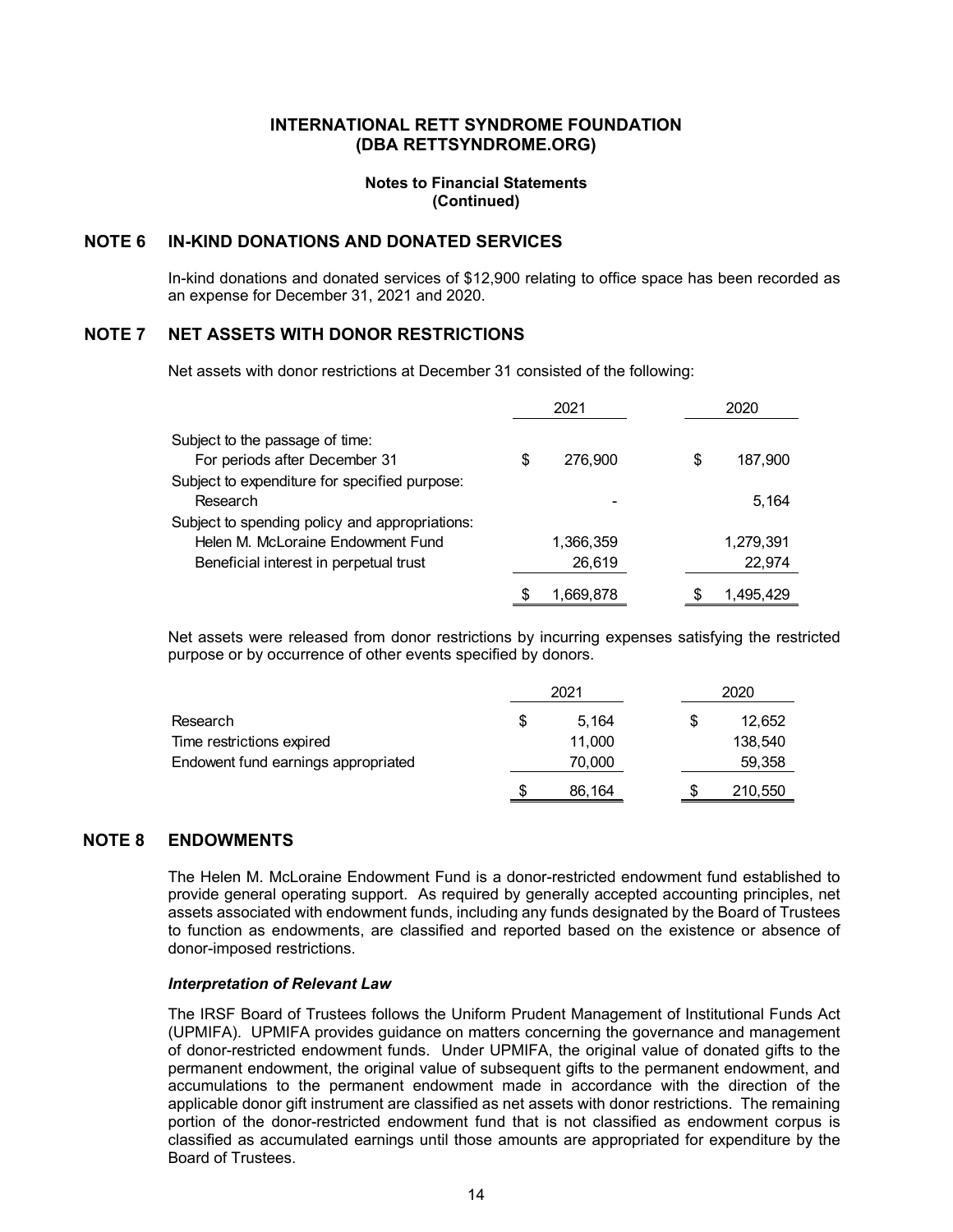## **Notes to Financial Statements (Continued)**

## **NOTE 8 ENDOWMENTS (CONTINUED)**

#### *Endowment Net Asset Composition and Changes in Endowment Net Assets*

 The endowment net assets consist of donor contributors that are permanently restricted. The changes in these endowment net assets were as follows:

|                                         | Accumulated<br>Earnings |          | Endowment   |             |
|-----------------------------------------|-------------------------|----------|-------------|-------------|
|                                         |                         |          | Corpus      | Total       |
|                                         |                         |          |             |             |
| Endowment net assets, December 31, 2019 | \$                      | 203,115  | \$1,000,000 | \$1,203,115 |
| Investment loss, net                    |                         | 135,634  |             | 135,634     |
| Appropriated for expenditure            |                         | (59,358) |             | (59, 358)   |
| Endowment net assets, December 31, 2020 |                         | 279,391  | 1,000,000   | 1,279,391   |
| Investment return, net                  |                         | 156,968  |             | 156,968     |
| Appropriated for expenditure            |                         | (70,000) |             | (70,000)    |
| Endowment net assets, December 31, 2021 |                         | 366,359  | 1,000,000   | 1,366,359   |

#### *Investment Policy*

 Endowment assets include those assets of donor-restricted funds that IRSF must hold in perpetuity. In accordance with its Investment Policy, the Board of Trustees will select an Investment Manager who shall make reasonable efforts to control risk and maintain diversification among endowment assets to ensure preservation of the entire portfolio. To the extent possible, the endowment investment portfolio should be rebalanced on an on-going basis to within 5-10% of target percentages, as follows: 60-70% equity securities and mutual funds; 30-40% fixed income securities and mutual funds.

#### *Spending Policy*

 In accordance with the endowment agreement, IRSF may withdrawal for general operating purposes up to 5% of the endowment each calendar year. An additional withdrawal of 5% may be authorized if a specific extraordinary opportunity arises that merits such additional distribution. However, the additional distribution may not cause the endowment value to fall below the original contribution amount. The value of the endowment shall be based on the average monthly value of the endowment as of the preceding 12 months of the prior calendar year, or otherwise calculated in accordance with Ohio law.